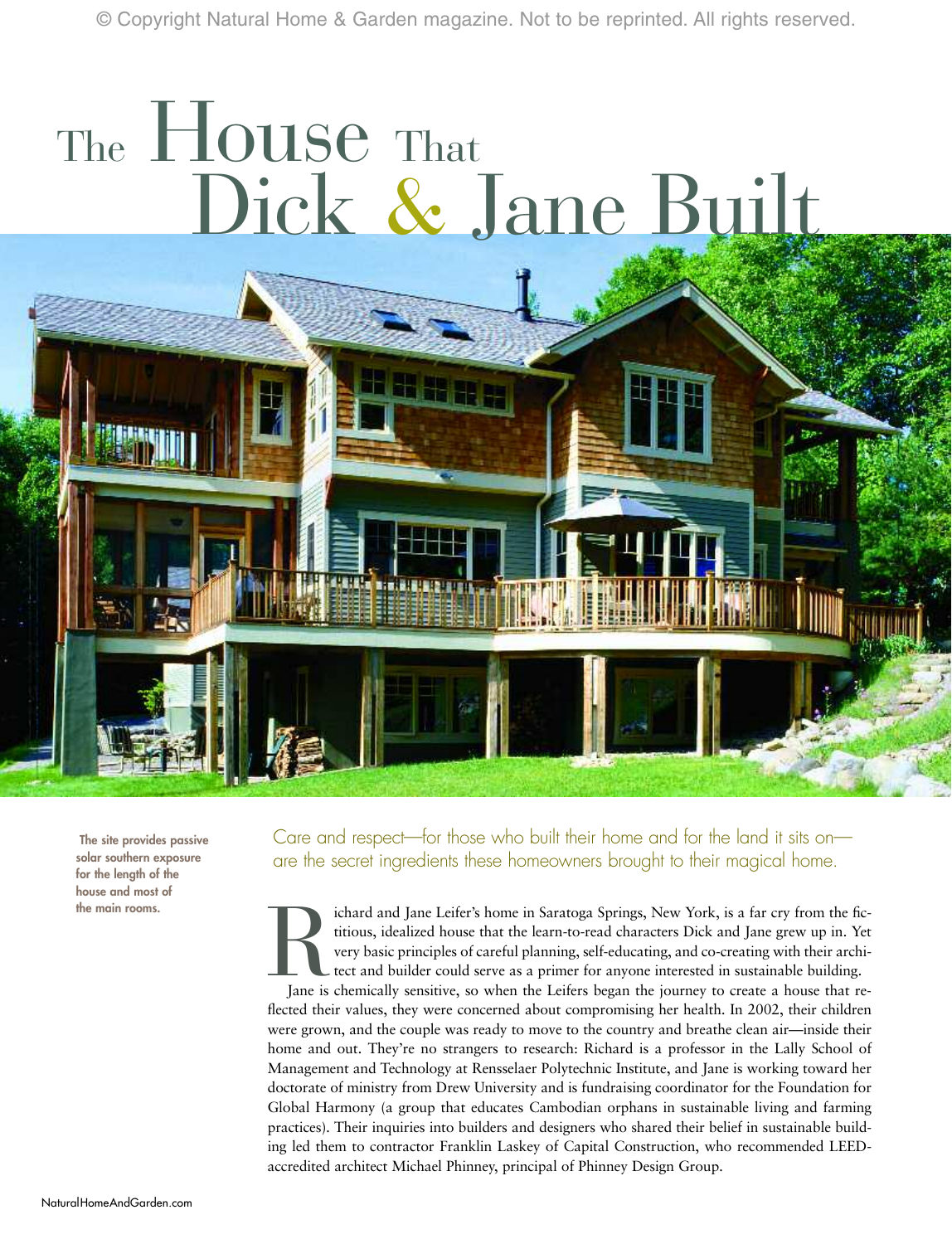**The entry hall reflects the Leifers' graceful combination of Asian decor and Arts and Crafts-style architecture.**

**A RTICLE AND P HOTOGRAPHY BY L AURIE E. D ICKSON**

NaturalHomeAndGarden.com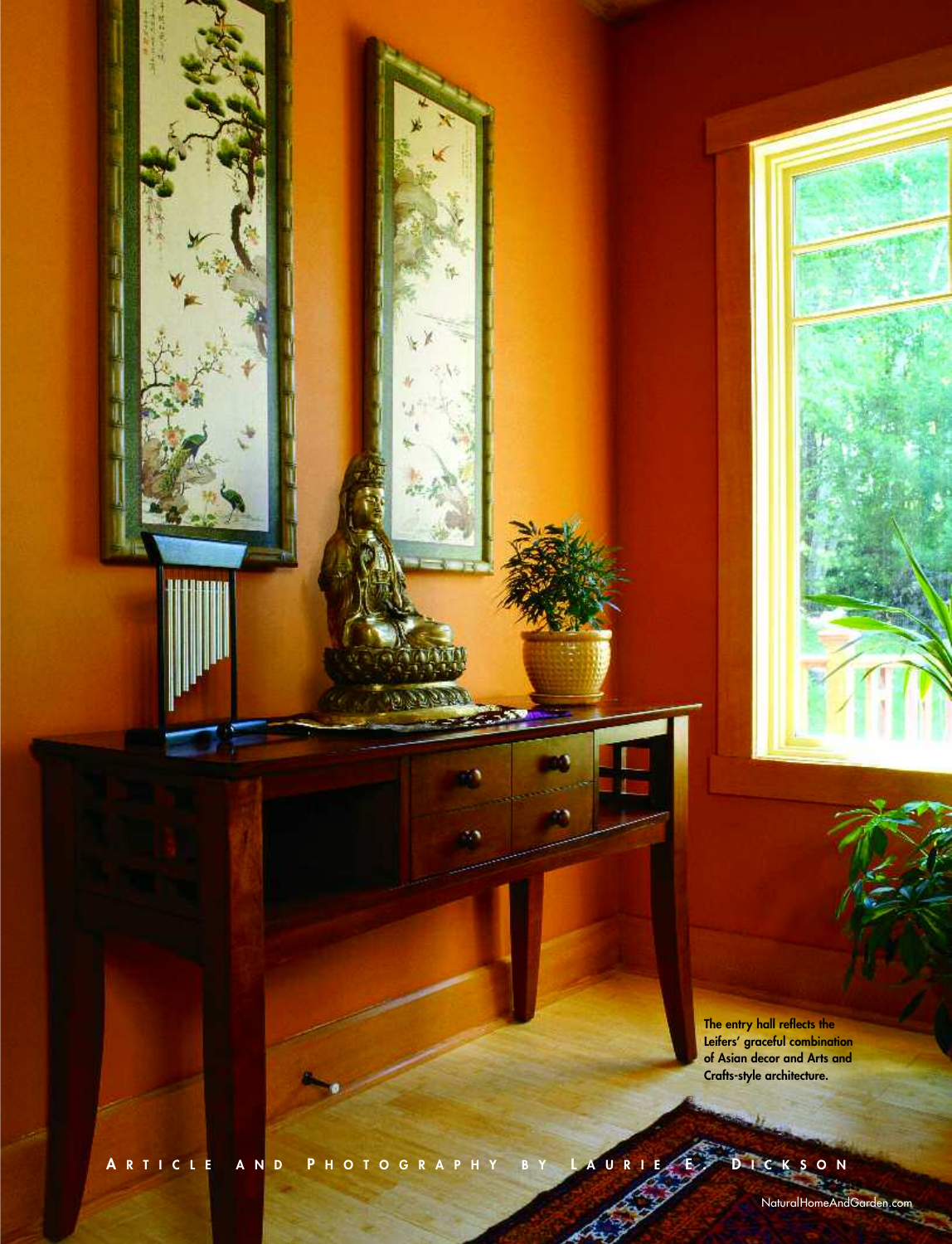"Be sure you build in a way that reflects your highest values. . . . We wanted a home built out of our love for each other, and we let that expand into every aspect of the project."

> **Draped Indian fabrics and silk pillows add warmth and calm to the elegant look of the master bedroom.**

NaturalHomeAndGarden.co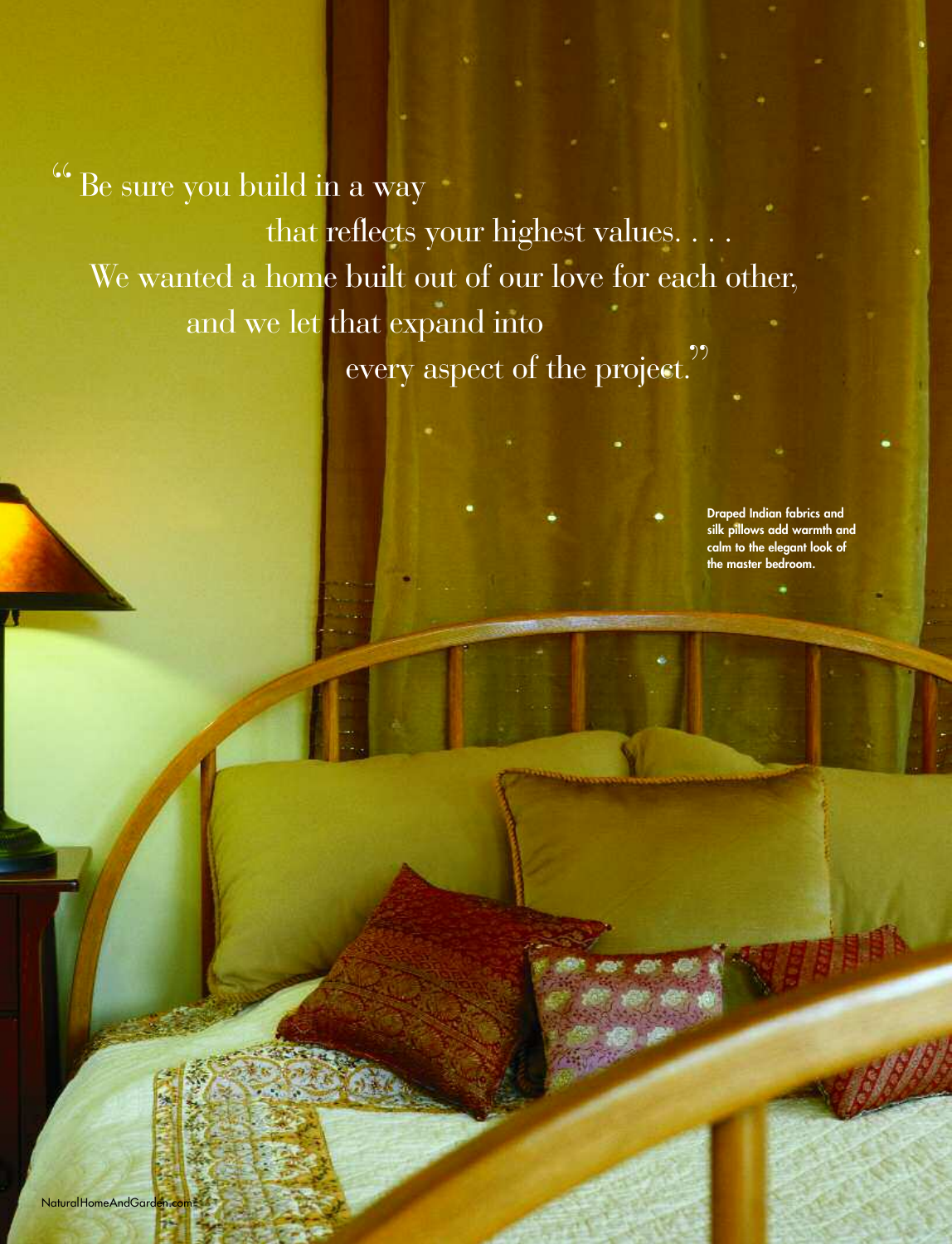# A CONVERSATION WITH THE HOMEOWNERS

#### *What do you love most about this house?*

JANE: The sense of openness combined with the cozy spaces. I also love all the natural materials and sustainably harvested wood that we used. RICHARD: The radiant in-floor heating—especially on cold winter days.

## *What's your favorite room?*

RICHARD: The living room is a comfortable sitting area with views of the outdoors. It's a great place to curl up in the sun with a book.

JANE: I love the bedroom because it leads you to the western sky. It's a comforting space where you can let your spirit soar into the sunset.

#### *What would you do differently?*

RICHARD: I'd eliminate the porch outside Jane's office. We don't seem to use that space as much as the other porches.

JANE: The only thing I would change is to put a bigger window in my office.

#### *What advice can you offer new home builders?*

RICHARD: You have to ask for green alternatives because most builders aren't that familiar with sustainable choices. Do your homework or bring in a green builder, architect, or consultant. New sustainable systems and materials are developed all the time, so pay attention to those changes. JANE: An important concept for any type of construction is that we're not the only ones who will live here. You need to build something that's good for your children, grandchildren, and also for the planet. Think about the people who will live in your home 200 years from now. I'm so grateful that I was part of a creation that extends beyond me. This is our small contribution to a better world, and it feels good.



**ABOVE: Each of the home's decks provide outdoor living that can be enjoyed at any time of day.**

**BELOW: The master bedroom is Jane's favorite room. "It's the final destination in the house," she says. "It faces the western sky. There's a sense of comforting space and a sense of being able to let your spirit soar into the sunset."**

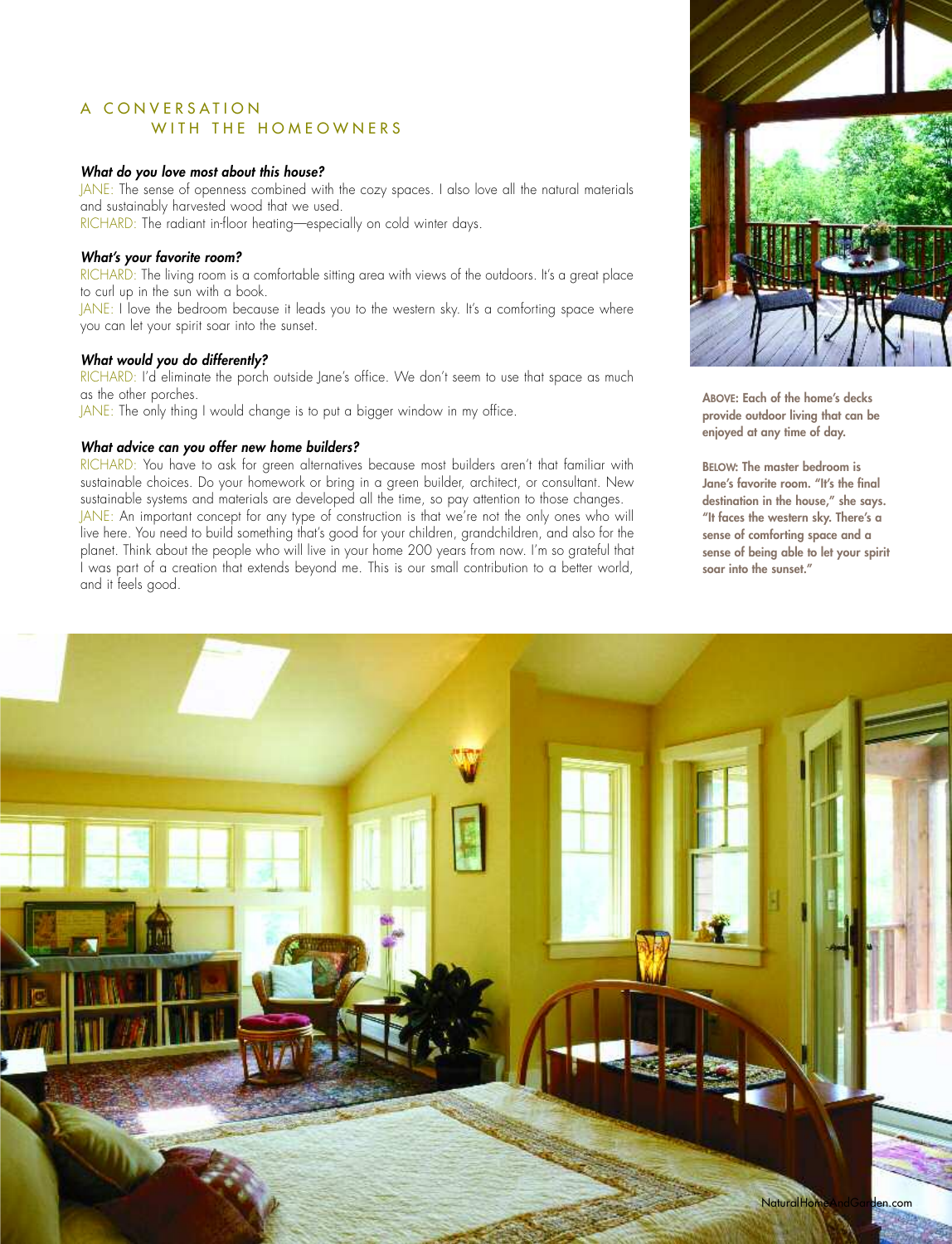

# ADVICE FROM THE HOMEOWNERS

- Use the Internet for resources, research, and finding sustainable materials.
- Spend time on the planning stage; it will save you money in the long run.
- Always put the house first, not your ego. Resolve not to argue.
- Appreciate the architect and builder's professional knowledge.
- Use a line-item budget so you can decide what to cut and what to keep while staying within budget.
- Build with love.

**ABOVE: The warm kitchen reflects the principles of a house built with love.**

**RIGHT: The master bathroom uses a simple color palette to create inviting and serene space.**

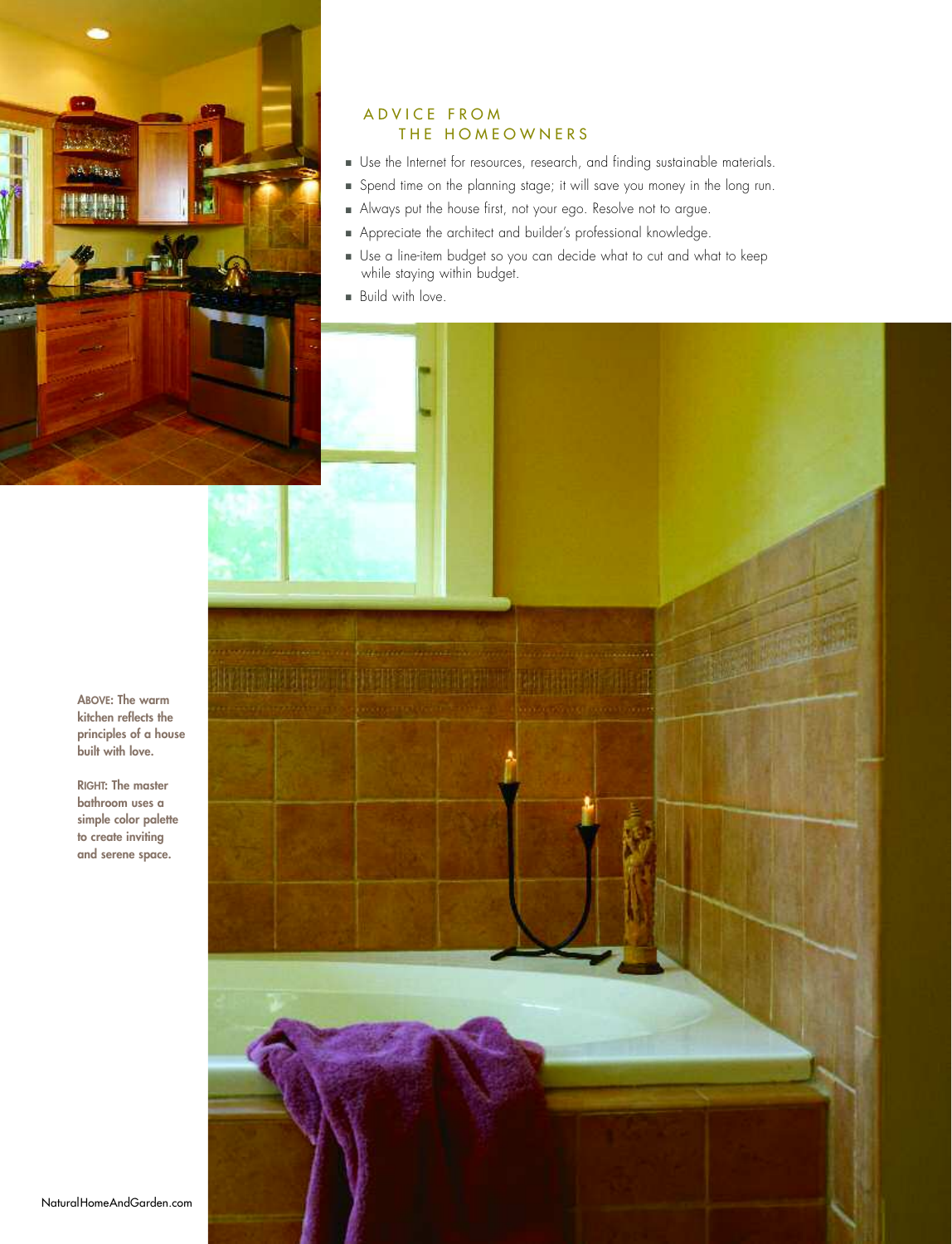**The sunny living room is a favorite place in the house. "I could sit in the loveseat in**



# WHAT MAKES THIS HOME GREEN?

- Bamboo and cork floors
- Locally grown and milled wood
- Sustainably harvested fir, hemlock, and birch
- Non-formaldehyde sheet plywood
- Zero- and low-VOC finishes
- High-efficiency heat system and heat-recovery ventilation system
- In-floor radiant heat
- Blown-in, recycled-wood cellulose insulation
- Finger-jointed preprimed cedar siding (recycled)
- MiraTec composite exterior trim board material
- Siting to take advantage of passive solar and cooling
- All native plants and rocks from the building site



*Illustration by Gayle Ford*